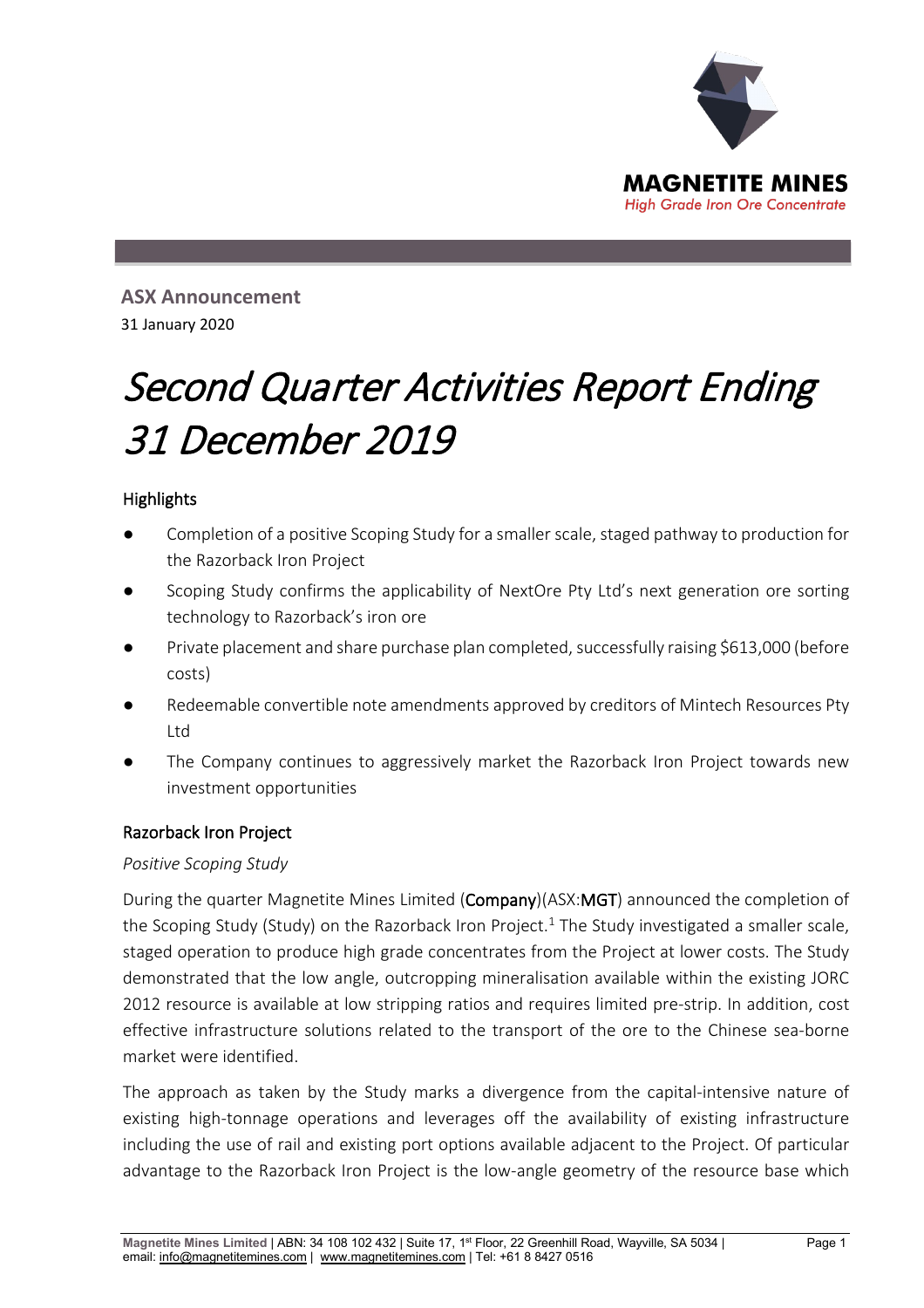allows for exceptional stripping ratios and therefore less waste to ore ratios. The outcropping nature of the resource allows for the mining of ore from the onset, without the need for significant costly overburden removal. The large size of the resource affords the Project the ability to increase production in line with demand with the proposed smaller scale operation allowing the project to enter the market at more reasonable costs compared to our contemporaries.

The results of the Study as released to the market have been met with very positive feedback to date with several interested potential partners engaging the Company. The Board are currently pursuing funding options to progress the Project to Pre-Feasibility Study (PFS) that will refine and optimise the findings of the Study.

The proposed PFS is expected to begin pending finance and aims to develop the narrative behind the low-cost pathway to production. As a large part of the physical testwork has already been completed (3.9Bt JORC 2012 global resource)<sup>8</sup>, it is expected that the PFS will represent a cost effective use of funds towards advancing the Project.

# *Ore Sorting Testwork*

The Company released the findings of a technical investigation into the applicability of NextOre Pty Ltd's (NextOre) on-belt Magnetic Resonance ore sorting solution.<sup>2</sup> The technology, as developed by the CSIRO, effectively measures the composition of ore as it travels to the processing plant. By determining the quality of the ore, the system is able to divert low quality ore away from the processing plant effectively pre-concentrating the ore before processing. The net result of the system is the enhanced recovery of iron concentrate and rejection of low grade ore prior to costintensive crushing and processing.

The NextOre study investigated the heterogeneity of the Razorback and Iron Peak resources via numerical modelling and determined the extent to which its system could 'sort' the ore. The findings of the work were very positive and demonstrate the cost effective application of the technology to the current flow sheet. As part of the PFS, further physical testwork will be advanced, with a bulk sampling program for metallurgical testwork currently being planned.

The Company holds the rights to the exclusive use of NextOre's technology for magnetite processing Australia-wide and for all iron ore applications within the Braemar Iron formation for a period of 4 years. $3$ 

# **Corporate**

# *Placement & Share Purchase Plan*

During the quarter the Company completed:

a placement to sophisticated and professional investors to raise \$200,000 (before costs) through the issue of 50,000,000 fully paid ordinary shares at an issue price of \$0.004 per share. The placement was conducted under the Company's existing placement capacity available under ASX Listing Rule 7.1A and was made to unrelated sophisticated and professional investors under section 708 of the Corporations Act 2001; and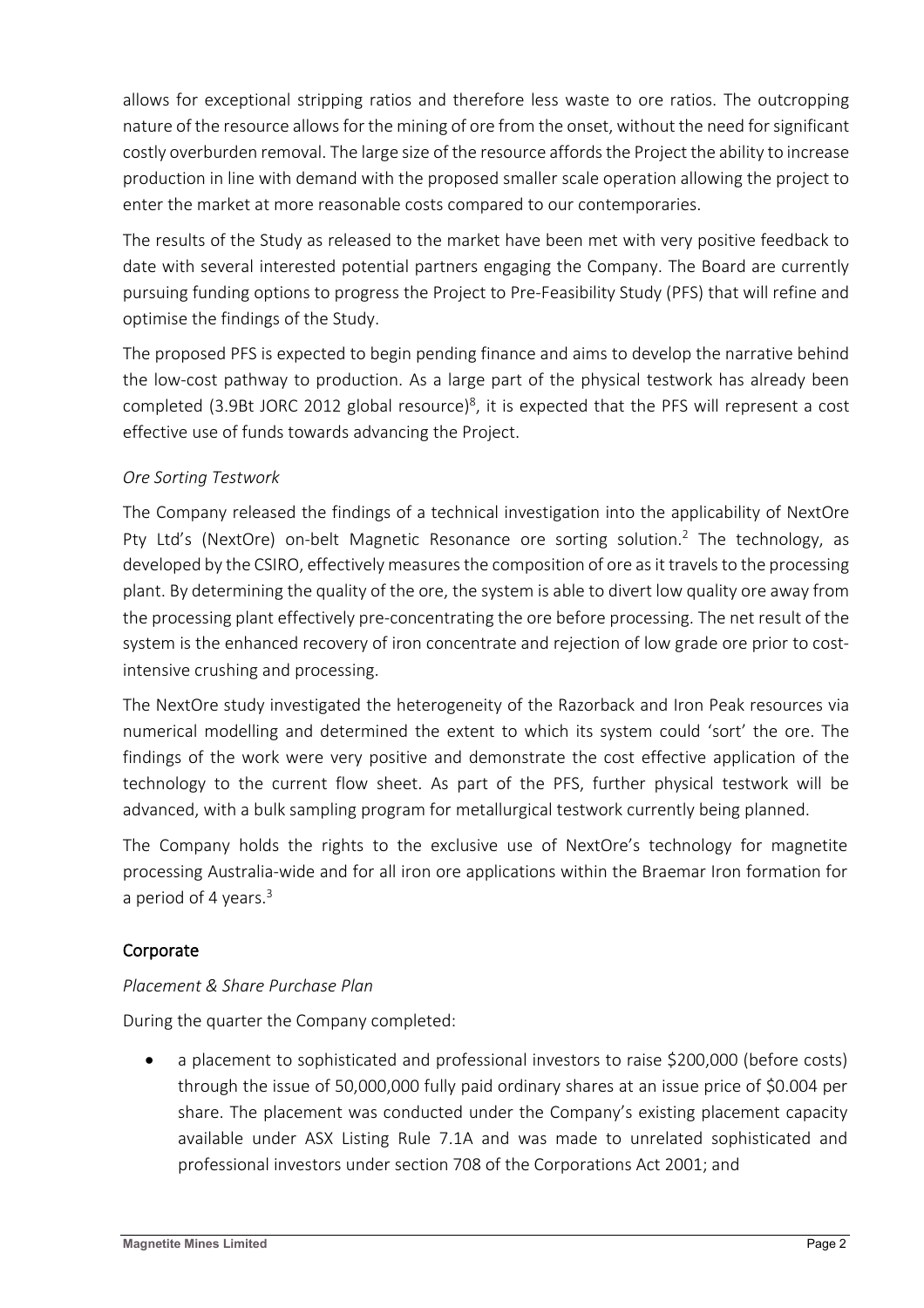• a Share Purchase Plan to eligible shareholders successful raising \$413,000 (before costs) for a total of 103,250,000 shares in the Company at an issue price of \$0.004 each<sup>4,5</sup>.

The funds raised were used to complete the investigation in relation to a low-capital, low tonnage start-up available at the Razorback project and surrounding areas exploiting higher grade mineralisation together with established mining related infrastructure, to finalise the scope of the prefeasibility study, building on the results of the scoping study; to pay the costs of the capital raising and towards general working capital requirements.

### *Redeemable Convertible Notes*

As previously announced the Company negotiated the signing of a Heads of Agreement with the liquidators of Mintech Resources Pty Ltd (In Liquidation)(Mintech) to amend the terms of the redeemable convertible notes (Notes) held by Mintech.<sup>6</sup>

Pursuant to the Heads of Agreement, the parties agreed to adjust the face value of the Notes by agreeing to certain offsets to which the Company is entitled and by incorporating and deferring payments due. The following changes to the Notes have been agreed upon:

|                | Existing terms | Proposed amendments |
|----------------|----------------|---------------------|
| Maturity Date: | 31 August 2019 | 31 August 2023      |
| Interest:      | 7% per annum   | 5% per annum        |
| Face Value:    | \$2,500,000    | \$1,975,000         |

On 7 November 2019, the liquidators of Mintech advised the Company that the creditors of Mintech had resolved to approve the amended terms of the Notes held by Mintech.<sup>7</sup>

# *Marketing*

Following the successful completion of the Scoping Study, marketing efforts for the Razorback Iron Project have been doubled and an aggressive marketing campaign initiated. In response, several interested parties have approached the Company towards the evaluating the Project towards potential partnership, finance and offtake opportunities. Discussions with end-users, traders and other potential investors are ongoing with Company continuing to attract new interest in the Razorback Iron Project.

### References:

- *1. ASX Announcement 07/11/19 – Positive Razorback Scoping Study Results*
- *2. ASX Announcement 11/12/19 – Ore Sorting Update Technical Release*
- *3. ASX Announcement 25/10/19 – Ore Sorting Technology Exclusivity Secured*
- *4. ASX Announcement 22/10/19 – Placement & Share Purchase Plan 2019*
- *5. ASX Announcement 06/12/19 – Results of the Share Purchase Plan*
- *6. ASX Announcement 04/09/19 – Redeemable Convertible Notes Update*
- *7. ASX Announcement 12/11/19 – Mintech Creditors Approve Amended Terms of Convertible Notes*
- *8. ASX Announcement 12/11/18 – Razorback Iron Project - JORC 2012 Update*

### For further information contact:

| Peter Schubert     | Frank DeMarte                          |
|--------------------|----------------------------------------|
| Executive Chairman | Executive Director & Company Secretary |
| +61 416 375 346    | +61 419 908 795                        |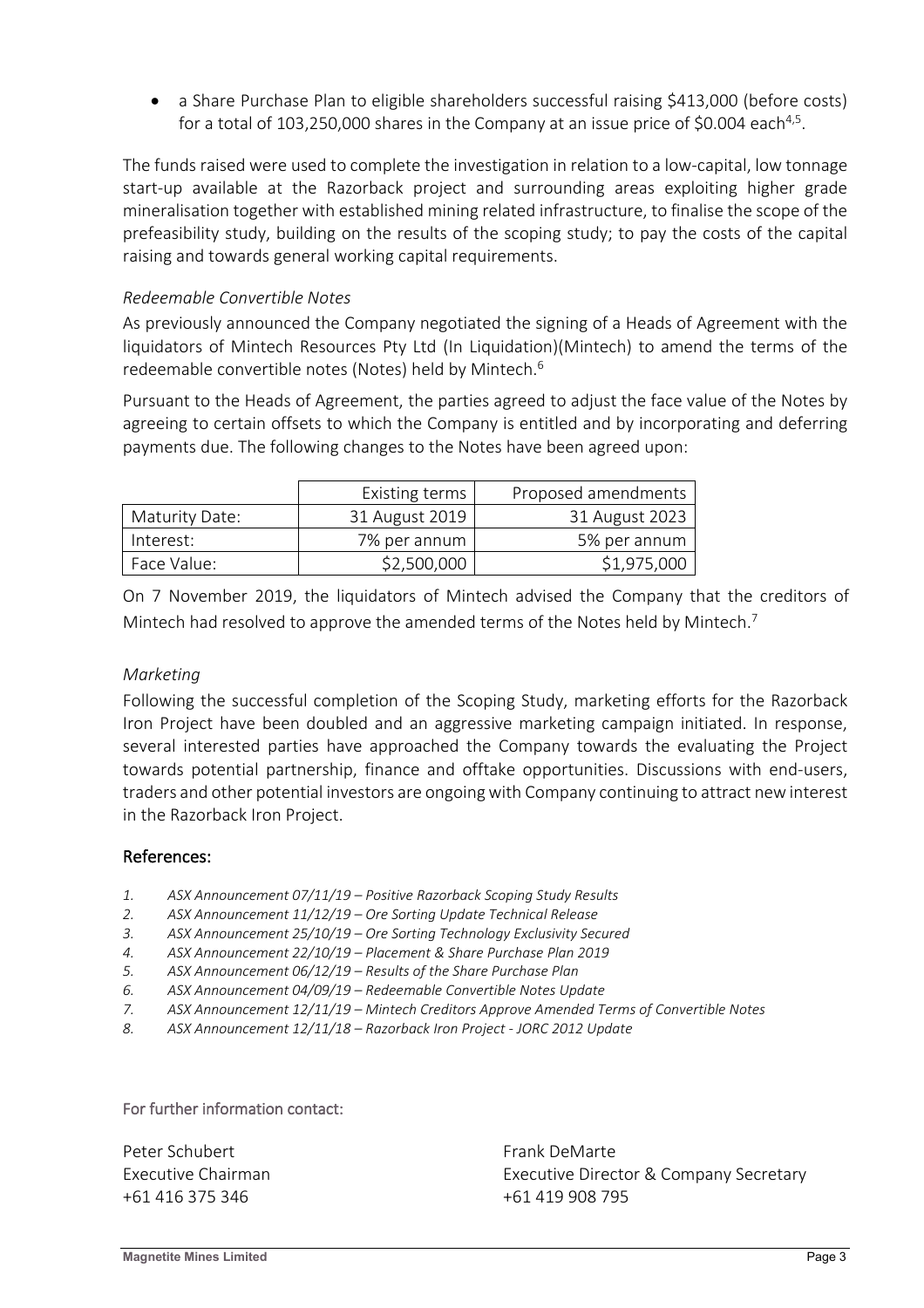# **Appendix 5B**

# **Mining exploration entity or oil and gas exploration entity quarterly cash flow report**

Name of entity

MAGNETITE MINES LIMITED

ABN ABN Quarter ended ("current quarter")

34 108 102 432 31 December 2019

| <b>Consolidated statement of cash flows</b> |                                                   | <b>Current quarter</b><br>\$A'000 | Year to date<br>$(6$ months)<br>\$A'000 |
|---------------------------------------------|---------------------------------------------------|-----------------------------------|-----------------------------------------|
| 1.                                          | <b>Cash flows from operating activities</b>       |                                   |                                         |
| 1.1                                         | Receipts from customers                           |                                   |                                         |
| 1.2                                         | Payments for                                      |                                   |                                         |
|                                             | exploration & evaluation (if expensed)<br>(a)     |                                   | (2)                                     |
|                                             | development<br>(b)                                |                                   |                                         |
|                                             | production<br>(c)                                 |                                   |                                         |
|                                             | (d)<br>staff costs                                | (133)                             | (228)                                   |
|                                             | (e) administration and corporate costs            | (104)                             | (184)                                   |
| 1.3                                         | Dividends received (see note 3)                   |                                   |                                         |
| 1.4                                         | Interest received                                 | 1                                 | 5                                       |
| 1.5                                         | Interest and other costs of finance paid          | (50)                              | (125)                                   |
| 1.6                                         | Income taxes paid                                 |                                   |                                         |
| 1.7                                         | Government grants and tax incentives              |                                   | 20                                      |
| 1.8                                         | Other (provide details if material)               |                                   |                                         |
| 1.9                                         | Net cash from / (used in) operating<br>activities | (286)                             | (514)                                   |

|     |     | Cash flows from investing activities      |      |       |
|-----|-----|-------------------------------------------|------|-------|
| 2.1 |     | Payments to acquire:                      |      |       |
|     | (a) | entities                                  |      |       |
|     | (b) | tenements                                 |      |       |
|     | (c) | property, plant and equipment             |      |       |
|     | (d) | exploration & evaluation (if capitalised) | (95) | (191) |
|     | (e) | investments                               |      |       |
|     |     | other non-current assets                  |      |       |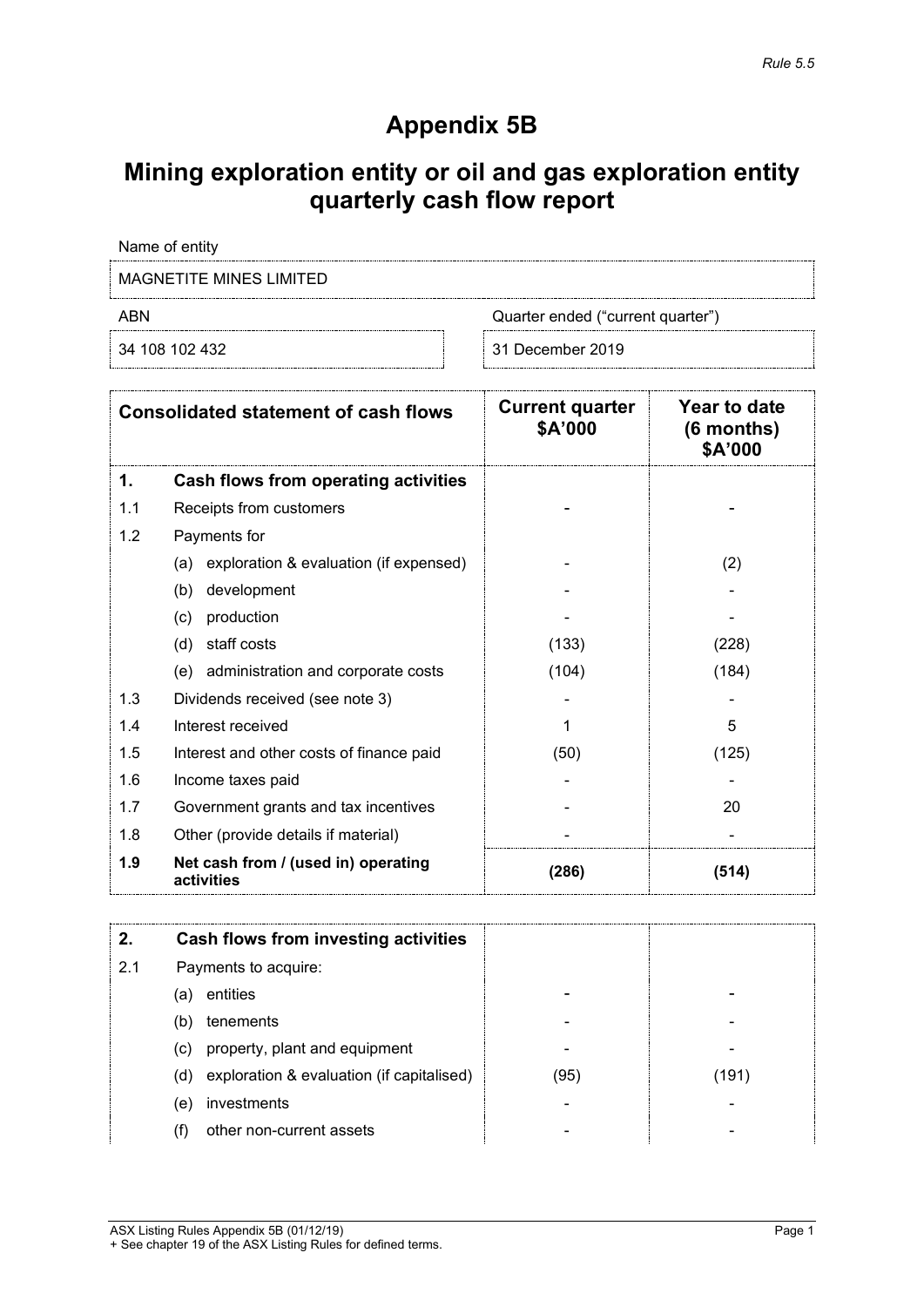| <b>Consolidated statement of cash flows</b> |                                                   | <b>Current quarter</b><br>\$A'000 | Year to date<br>$(6$ months)<br>\$A'000 |
|---------------------------------------------|---------------------------------------------------|-----------------------------------|-----------------------------------------|
| $2.2^{\circ}$                               | Proceeds from the disposal of:                    |                                   |                                         |
|                                             | entities<br>(a)                                   |                                   |                                         |
|                                             | (b)<br>tenements                                  |                                   |                                         |
|                                             | property, plant and equipment<br>(c)              |                                   | 5                                       |
|                                             | investments<br>(d)                                |                                   |                                         |
|                                             | other non-current assets<br>(e)                   |                                   |                                         |
| 2.3                                         | Cash flows from loans to other entities           |                                   |                                         |
| 2.4                                         | Dividends received (see note 3)                   |                                   |                                         |
| 2.5                                         | Other (provide details if material)               |                                   |                                         |
| 2.6                                         | Net cash from / (used in) investing<br>activities | (95)                              | (186)                                   |

| 3.   | Cash flows from financing activities                                                       |      |      |
|------|--------------------------------------------------------------------------------------------|------|------|
| 3.1  | Proceeds from issues of equity securities<br>(excluding convertible debt securities)       | 613  | 613  |
| 3.2  | Proceeds from issue of convertible debt<br>securities                                      |      |      |
| 3.3  | Proceeds from exercise of options                                                          |      |      |
| 3.4  | Transaction costs related to issues of equity<br>securities or convertible debt securities | (21) | (21) |
| 3.5  | Proceeds from borrowings                                                                   |      |      |
| 3.6  | Repayment of borrowings                                                                    |      |      |
| 3.7  | Transaction costs related to loans and<br>borrowings                                       |      |      |
| 3.8  | Dividends paid                                                                             |      |      |
| 3.9  | Other – unsecured loan facility                                                            |      | 200  |
| 3.10 | Net cash from / (used in) financing<br>activities                                          | 592  | 792  |

|     | Net increase / (decrease) in cash and<br>cash equivalents for the period |      |       |
|-----|--------------------------------------------------------------------------|------|-------|
| 4.1 | Cash and cash equivalents at beginning of<br>period                      | 108  | 227   |
| 4.2 | Net cash from / (used in) operating<br>activities (item 1.9 above)       | 286  | (514) |
| 4.3 | Net cash from / (used in) investing activities<br>(item 2.6 above)       | (95) | 186   |
| 4.4 | Net cash from / (used in) financing activities<br>(item 3.10 above)      | 592  | 792   |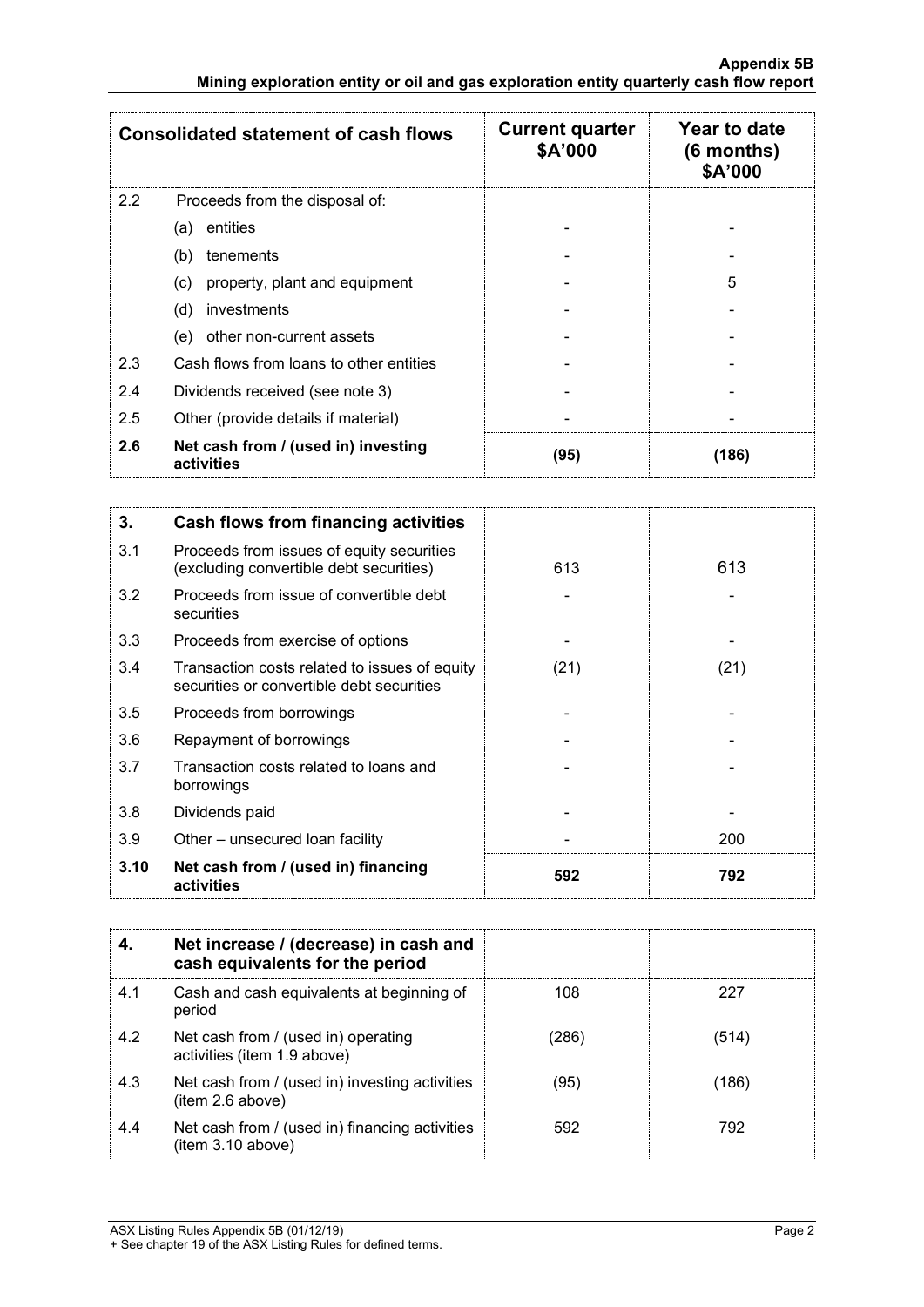| <b>Consolidated statement of cash flows</b> |                                                      | <b>Current quarter</b><br>\$A'000 | Year to date<br>$(6$ months)<br><b>\$A'000</b> |
|---------------------------------------------|------------------------------------------------------|-----------------------------------|------------------------------------------------|
| 4.5                                         | Effect of movement in exchange rates on<br>cash held |                                   |                                                |
| 4.6                                         | Cash and cash equivalents at end of<br>period        | 319                               | 319                                            |

| 5.  | Reconciliation of cash and cash<br>equivalents<br>at the end of the quarter (as shown in the<br>consolidated statement of cash flows) to the<br>related items in the accounts | <b>Current quarter</b><br>\$A'000 | <b>Previous quarter</b><br>\$A'000 |
|-----|-------------------------------------------------------------------------------------------------------------------------------------------------------------------------------|-----------------------------------|------------------------------------|
| 5.1 | <b>Bank balances</b>                                                                                                                                                          | 319                               | 108                                |
| 5.2 | Call deposits                                                                                                                                                                 |                                   |                                    |
| 5.3 | <b>Bank overdrafts</b>                                                                                                                                                        |                                   |                                    |
| 5.4 | Other (provide details)                                                                                                                                                       |                                   |                                    |
| 5.5 | Cash and cash equivalents at end of<br>quarter (should equal item 4.6 above)                                                                                                  | 319                               | 108                                |

### **6. Payments to related parties of the entity and their associates**

- 6.1 Aggregate amount of payments to related parties and their associates included in item 1
- 6.2 Aggregate amount of payments to related parties and their associates included in item 2

Note: if any amounts are shown in items 6.1 or 6.2, your quarterly activity report must include a description of, and an explanation for, such payments

|  |  | \$A'000 | <b>Current quarter</b> |  |
|--|--|---------|------------------------|--|
|  |  |         |                        |  |
|  |  |         |                        |  |
|  |  |         |                        |  |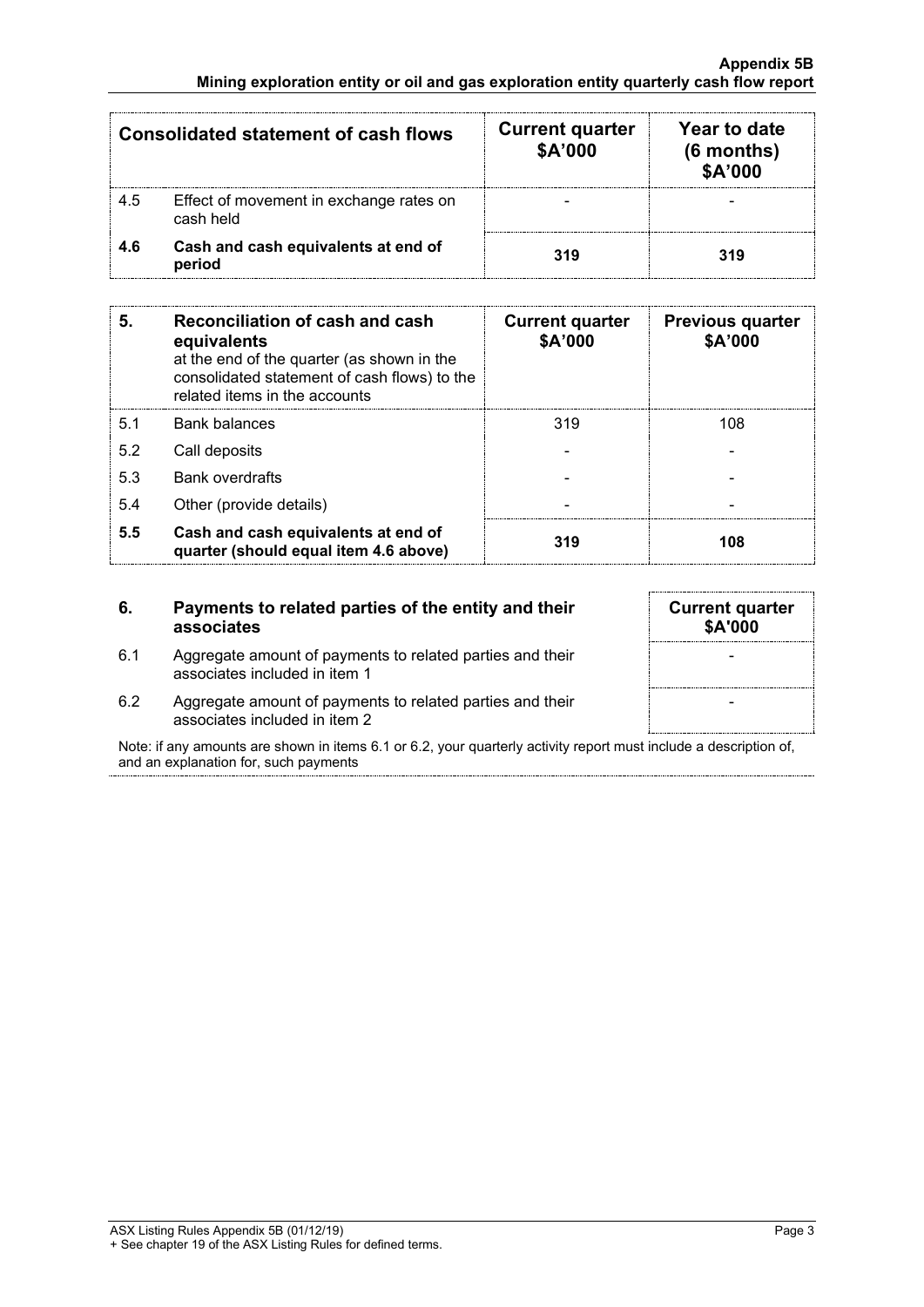### **7. Financing facilities**

*Note: the term "facility' includes all forms of financing arrangements available to the entity. Add notes as necessary for an understanding of the sources of finance available to the entity.*

- 7.1 Loan facilities
- 7.2 Credit standby arrangements
- $7.3$  Other (please specify)
- **7.4 Total financing facilities**

| <b>Total facility</b><br>amount at quarter<br>end<br>\$A'000 | Amount drawn at<br>quarter end<br>\$A'000 |
|--------------------------------------------------------------|-------------------------------------------|
| 200                                                          | 200                                       |
|                                                              |                                           |
|                                                              |                                           |
|                                                              |                                           |

### 7.5 **Unused financing facilities available at quarter end** -

7.6 Include in the box below a description of each facility above, including the lender, interest rate, maturity date and whether it is secured or unsecured. If any additional financing facilities have been entered into or are proposed to be entered into after quarter end, include a note providing details of those facilities as well.

On 16 September 2019, Mr Peter Schubert, the Company's Executive Chairman, provided the Company with an unsecured loan of \$200,000 (Loan) pursuant to a Convertible Loan Agreement to assist the Company with its general working capital requirements (see announcement to ASX on 16 September 2019).

| 8.  | Estimated cash available for future operating activities                   | \$A'000 |
|-----|----------------------------------------------------------------------------|---------|
| 8.1 | Net cash from / (used in) operating activities (Item 1.9)                  | 286)    |
| 8.2 | Capitalised exploration & evaluation (Item 2.1(d))                         | (95)    |
| 8.3 | Total relevant outgoings (Item $8.1 +$ Item $8.2$ )                        | (381)   |
| 8.4 | Cash and cash equivalents at quarter end (Item 4.6)                        | 319     |
| 8.5 | Unused finance facilities available at quarter end (Item 7.5)              |         |
| 8.6 | Total available funding (Item $8.4 +$ Item $8.5$ )                         | 319     |
| 8.7 | Estimated quarters of funding available (Item 8.6 divided by<br>Item $8.3$ | 0.84    |

8.8 If Item 8.7 is less than 2 quarters, please provide answers to the following questions:

1. Does the entity expect that it will continue to have the current level of net operating cash flows for the time being and, if not, why not?

### Answer:

The Company expects to continue negative operating cashflows as it continues exploration and resources development activities to build the value of its mineral assets. As a junior mineral exploration company, the Company does not have any mining operations at this point in time to generate positive cash flow.

2. Has the entity taken any steps, or does it propose to take any steps, to raise further cash to fund its operations and, if so, what are those steps and how likely does it believe that they will be successful?

### Answer:

The Company continually assesses its funding requirements. The Company has the capacity under Listing Rules 7.1 and 7.1A. to raise additional working capital to fund its operations, and also has the ability to conduct a pro-rata issue for the purpose of raising further funding. The Company has a history of raising funds as and when required.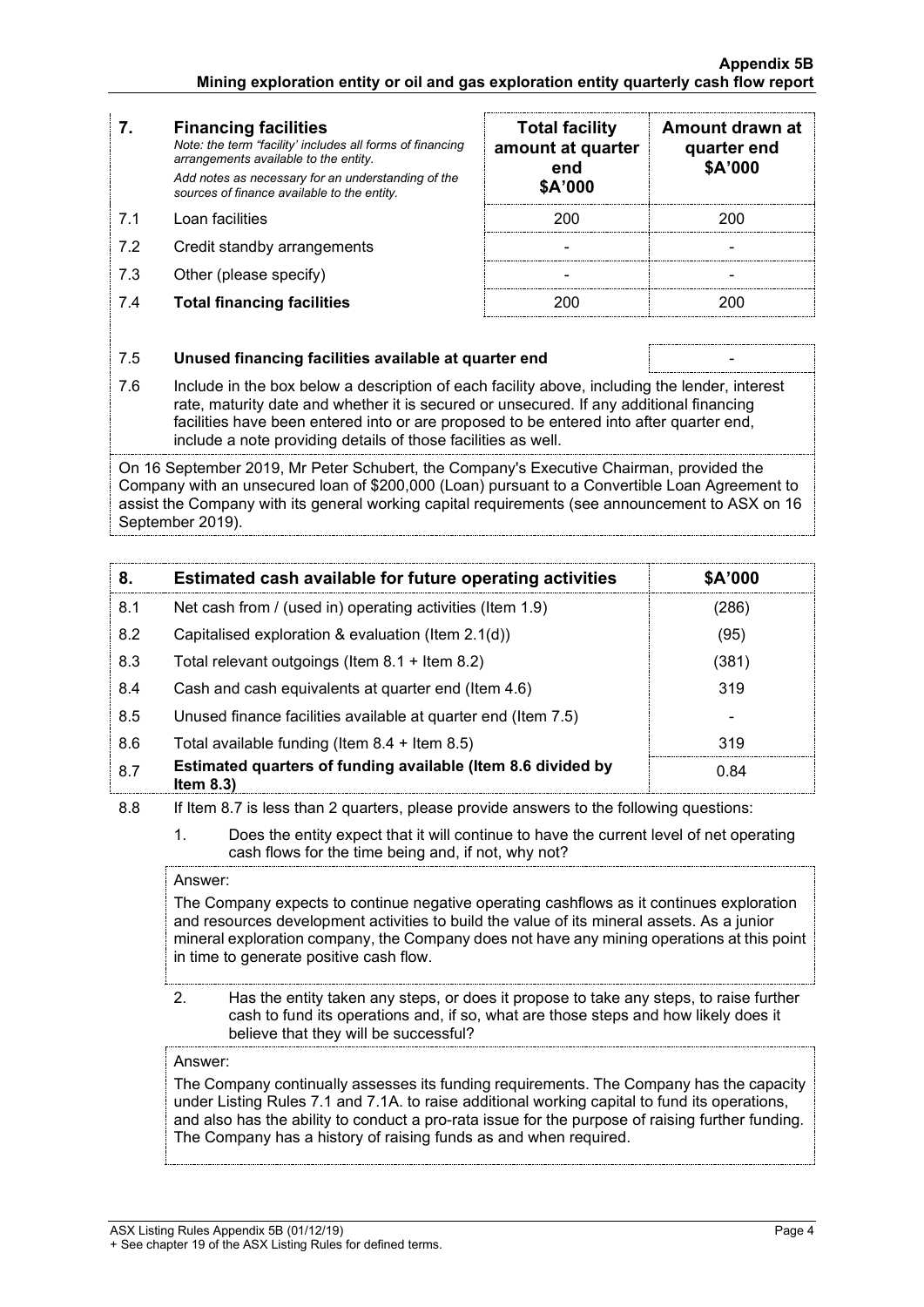3. Does the entity expect to be able to continue its operations and to meet its business objectives and, if so, on what basis?

#### Answer:

The Company is confident that it will be able to raise additional funds required to advance disclosed work programs. As such, the Company expects to be able to continue its operations and meet its business objectives, and believes its financial condition is adequate to warrant the continued quotation of its securities on ASX for the purpose of Listing Rule 12.2.

### **Compliance statement**

- 1 This statement has been prepared in accordance with accounting standards and policies which comply with Listing Rule 19.11A.
- 2 This statement gives a true and fair view of the matters disclosed.

Date: 31 January 2020

This report has been authorised for release to the market by the board.

#### **Notes**

- 1. This quarterly cash flow report and the accompanying activity report provide a basis for informing the market about the entity's activities for the past quarter, how they have been financed and the effect this has had on its cash position. An entity that wishes to disclose additional information over and above the minimum required under the Listing Rules is encouraged to do so.
- 2. If this quarterly cash flow report has been prepared in accordance with Australian Accounting Standards, the definitions in, and provisions of, *AASB 6: Exploration for and Evaluation of Mineral Resources* and *AASB 107: Statement of Cash Flows* apply to this report. If this quarterly cash flow report has been prepared in accordance with other accounting standards agreed by ASX pursuant to Listing Rule 19.11A, the corresponding equivalent standards apply to this report.
- 3. Dividends received may be classified either as cash flows from operating activities or cash flows from investing activities, depending on the accounting policy of the entity.
- 4. If this report has been authorised for release to the market by your board of directors, you can insert here: "By the board". If it has been authorised for release to the market by a committee of your board of directors, you can insert here: "By the [*name of board committee* – *eg Audit and Risk Committee*]". If it has been authorised for release to the market by a disclosure committee, you can insert here: "By the Disclosure Committee".
- 5. If this report has been authorised for release to the market by your board of directors and you wish to hold yourself out as complying with recommendation 4.2 of the ASX Corporate Governance Council's *Corporate Governance Principles and Recommendations*, the board should have received a declaration from its CEO and CFO that, in their opinion, the financial records of the entity have been properly maintained, that this report complies with the appropriate accounting standards and gives a true and fair view of the cash flows of the entity, and that their opinion has been formed on the basis of a sound system of risk management and internal control which is operating effectively.